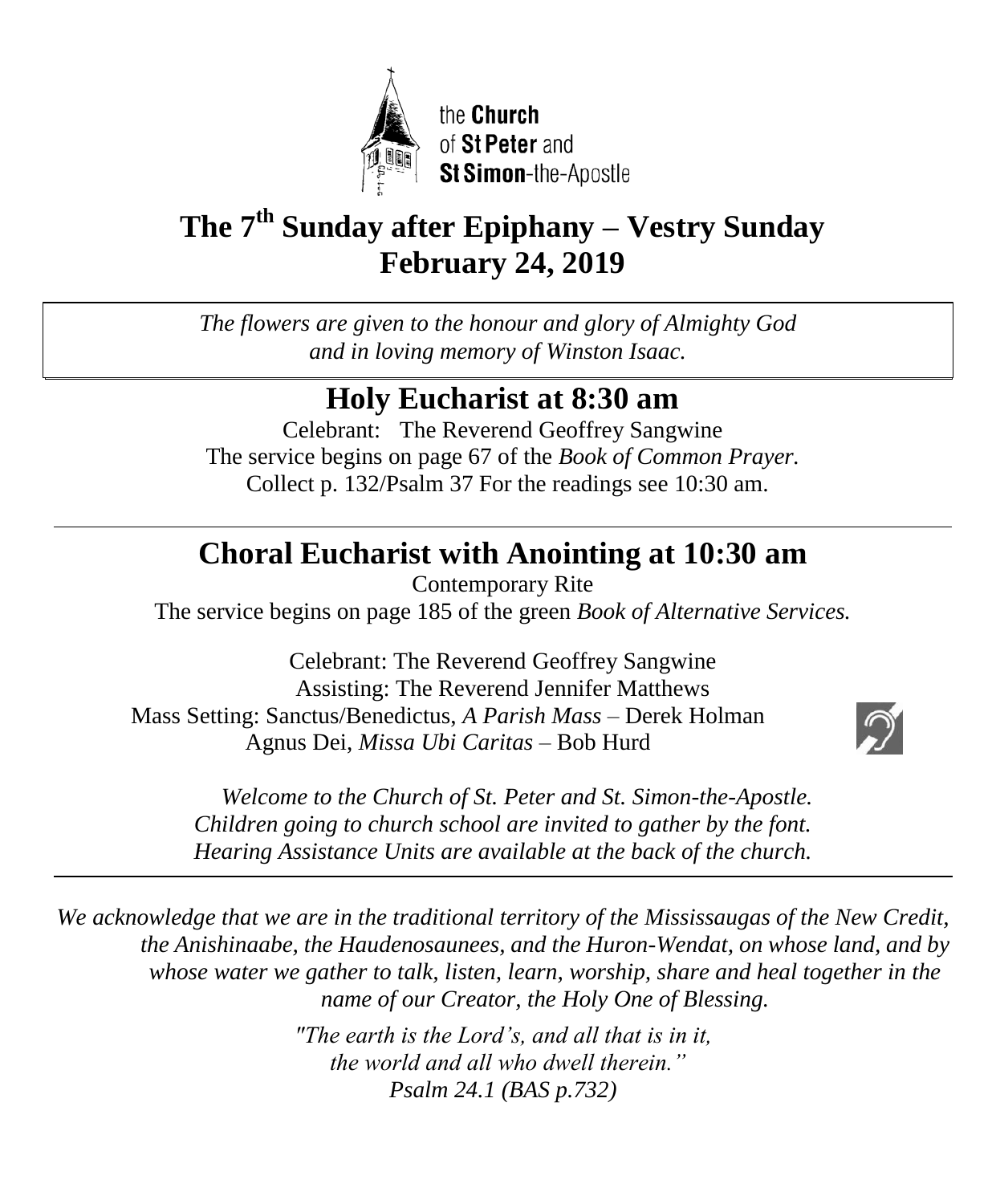# **The Gathering of the Community**

**Hymn 5** *Christ Whose Glory Fills The Skies* **HEATHLANDS** (CP 341)

*Celebrant* The grace of our Lord Jesus Christ, and the love of God, and the fellowship of the Holy Spirit, be with you all.

### *All* **And also with you.**

*Celebrant* Almighty God,

*All* **to you all hearts are open, all desires known, and from you no secrets are hidden. Cleanse the thoughts of our hearts by the inspiration of your Holy Spirit, that we may perfectly love you, and worthily magnify your holy name; through Christ our Lord. Amen.** 

### **Collect**

*Celebrant* Almighty God, your Son revealed in signs and miracles the wonder of your saving love. Renew your people with your heavenly grace, and in all our weakness sustain us by your mighty power; through Jesus Christ our Lord, who is alive and reigns with you and the Holy Spirit, one God, now and for ever.

# **Proclamation of the Word**

#### **Old Testament Lesson** *Genesis 45.3-11, 15**Read by Alison Jane*

*Reader:* A reading from the  $45<sup>th</sup>$  chapter of Genesis, beginning at the  $3<sup>rd</sup>$  verse. Joseph said to his brothers, "I am Joseph. Is my father still alive?" But his brothers could not answer him, so dismayed were they at his presence. Then Joseph said to his brothers, "Come closer to me." And they came closer. He said, "I am your brother, Joseph, whom you sold into Egypt. And now do not be distressed, or angry with yourselves, because you sold me here; for God sent me before you to preserve life. For the famine has been in the land these two years; and there are five more years in which there will be neither plowing nor harvest. God sent me before you to preserve for you a remnant on earth, and to keep alive for you many survivors. So it was not you who sent me here, but God; he has made me a father to Pharaoh, and lord of all his house and ruler over all the land of Egypt. Hurry and go up to my father and say to him, 'Thus says your son Joseph, God has made me lord of all Egypt; come down to me, do not delay. You shall settle in the land of Goshen, and you shall be near me, you and your children and your children's children, as well as your flocks, your herds, and all that you have. I will provide for you there – since there are five more years of famine to come – so that you and your household, and all that you have, will not come to poverty.'" And he kissed all his brothers and wept upon them; and after that his brothers talked with him.

*Reader* The word of the Lord.

*All* **Thanks be to God.**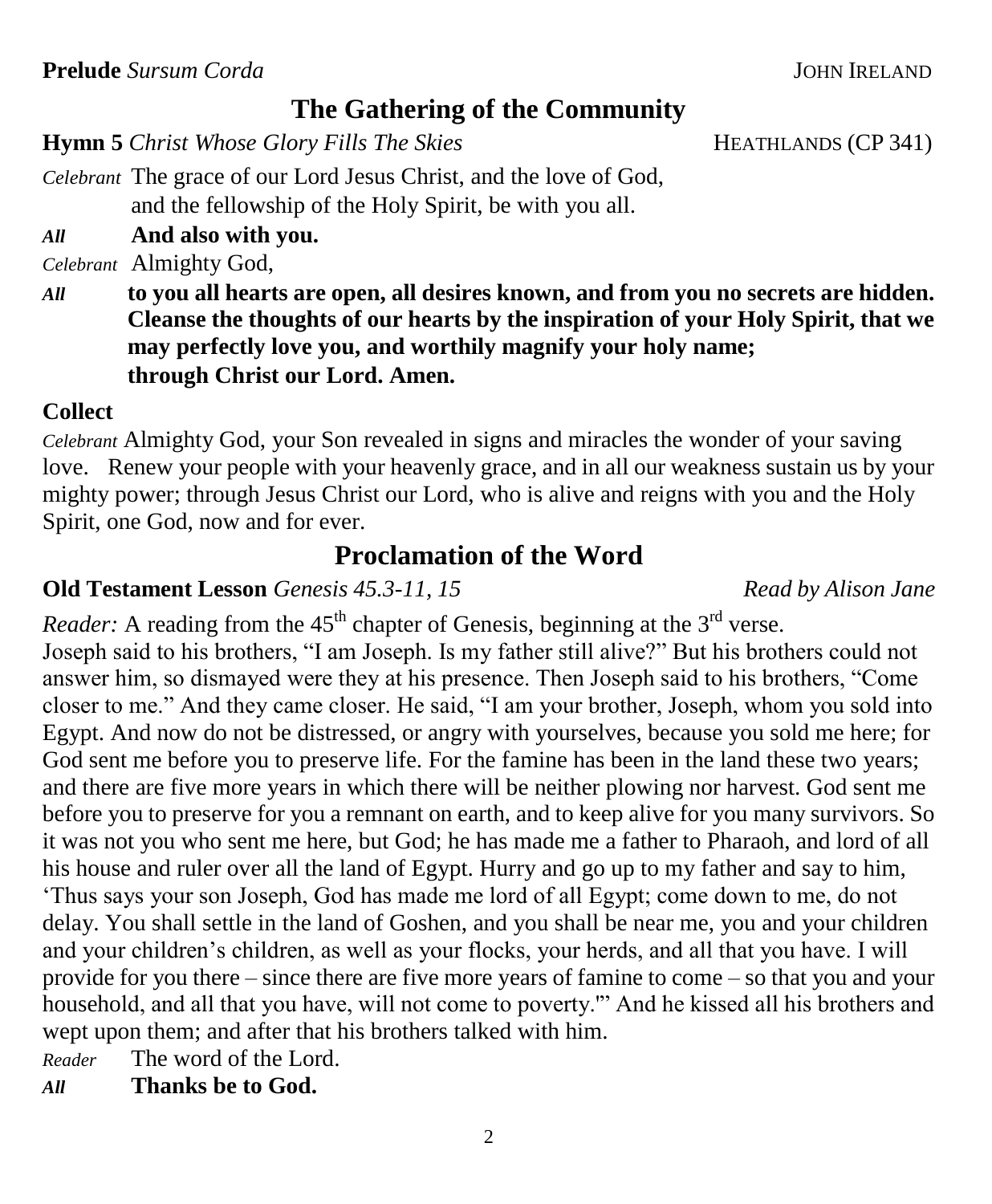**Psalm 37.1-12, 40-41 JOHN GOSS**  $\overline{\bullet}$  $\Omega$ <sup>1</sup> Fret not thyself be ' cause of  $\cdot$  the un ' godly; \* neither be thou envious a ' gainst the ' evil ' doers.  $<sup>2</sup>$  For they shall soon be cut ' down  $\cdot$  like the ' grass,</sup>  $*$  and be withered 'even  $\cdot$  as the 'green ' herb.  $3$ Put thou thy trust in the Lord and be 'doing ' good; \* dwell in the land and ' very-ly ' thou · shalt be ' fed.  $<sup>4</sup>$  Delight thou ' in the ' Lord,</sup>  $*$  and he shall ' give thee  $\cdot$  thy ' heart's de ' sire.  $<sup>5</sup>$  Commit thy way unto the Lord, and put thy ' trust in ' him,</sup>  $*$  and ' he shall ' bring it  $\cdot$  to ' pass.  $<sup>6</sup>$  He shall make thy righteousness as 'clear  $\cdot$  as the 'light,</sup> \* and thy just ' dealing ' as the ' noon-day.  $<sup>7</sup>$  Rest in the Lord, and abide ' patiently up ' on him;</sup> \* but grieve not thyself at him whose way doth prosper, against the one that ' doeth after ' evil ' counsels. <sup>8</sup> Leave off from wrath and let ' go dis ' pleasure:  $*$  fret not thyself, else shalt 'thou be ' moved to  $\cdot$  do ' evil. <sup>9</sup> For wicked doers shall be ' rooted ' out; \* but they that patiently abide the Lord, ' those · shall in ' herit the ' land. <sup>10</sup> Yet a little while and the ungodly shall be 'clean ' gone: \* thou shalt look upon his place and ' he shall ' be a ' way.  $<sup>11</sup>$  But the meek-spirited shall pos ' sess the ' land,</sup> \* and shall be refreshed in the ' multi ' tude of ' peace.  $^{12}$  The ungodly seeketh counsel a ' gainst the ' just, \* and gnasheth up ' on them ' with their ' teeth. *<sup>40</sup>* But the salvation of the righteous ' cometh · of the ' Lord;  $*$  who is also their ' refuge  $\cdot$  in the ' time of ' trouble. *<sup>41</sup>* And the Lord shall stand by ' them and ' save them: \* he shall deliver them from the ungodly, and shall save them, because they ' put their ' trust in ' him. **Epistle** *1 Corinthians 15.35-38, 42-50 Read by Carol Peck* Reader A reading from the 15<sup>th</sup> chapter of the first Letter of Paul to the Corinthians beginning at the  $35<sup>th</sup>$  verse.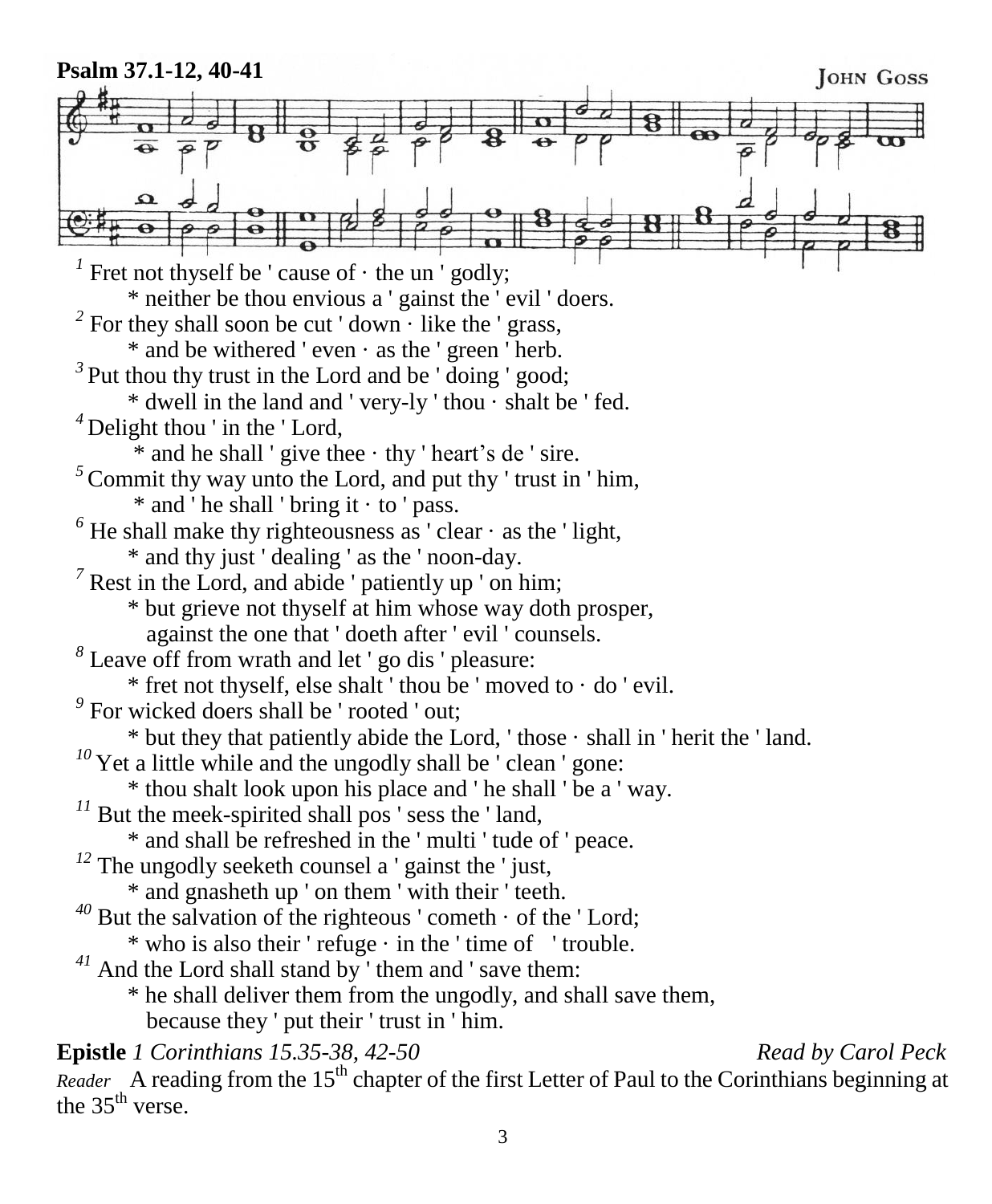But someone will ask, "How are the dead raised? With what kind of body do they come?" Fool! What you sow does not come to life unless it dies. And as for what you sow, you do not sow the body that is to be, but a bare seed, perhaps of wheat or of some other grain. But God gives it a body as he has chosen, and to each kind of seed its own body. So it is with the resurrection of the dead. What is sown is perishable, what is raised is imperishable. It is sown in dishonour, it is raised in glory. It is sown in weakness, it is raised in power. It is sown a physical body, it is raised a spiritual body. If there is a physical body, there is also a spiritual body. Thus it is written, "The first man, Adam, became a living being"; the last Adam became a life-giving spirit. But it is not the spiritual that is first, but the physical, and then the spiritual. The first man was from the earth, a man of dust; the second man is from heaven. As was the man of dust, so are those who are of the dust; and as is the man of heaven, so are those who are of heaven. Just as we have borne the image of the man of dust, we will also bear the image of the man of heaven. What I am saying, brothers and sisters, is this: flesh and blood cannot inherit the kingdom of God, nor does the perishable inherit the imperishable.



## **The Holy Gospel** *Luke 6.27-38*

*Celebrant* The Lord be with you

#### *All* **And also with you.**

*Celebrant* The Holy Gospel of our Lord Jesus Christ according to St. Luke.

#### *All* **Glory to you, Lord Jesus Christ.**

Jesus said, "But I say to you that listen, Love your enemies, do good to those who hate you, bless those who curse you, pray for those who abuse you. If anyone strikes you on the cheek, offer the other also; and from anyone who takes away your coat do not withhold even your shirt. Give to everyone who begs from you; and if anyone takes away your goods, do not ask for them again. Do to others as you would have them do to you. If you love those who love you, what credit is that to you? For even sinners love those who love them. If you do good to those who do good to you, what credit is that to you? For even sinners do the same. If you lend to those from whom you hope to receive, what credit is that to you? Even sinners lend to sinners, to receive as much again. But love your enemies, do good, and lend, expecting nothing in return. Your reward will be great, and you will be children of the Most High; for he is kind to the ungrateful and the wicked. Be merciful, just as your Father is merciful. Do not judge, and you will not be judged; do not condemn, and you will not be condemned. Forgive, and you will be forgiven;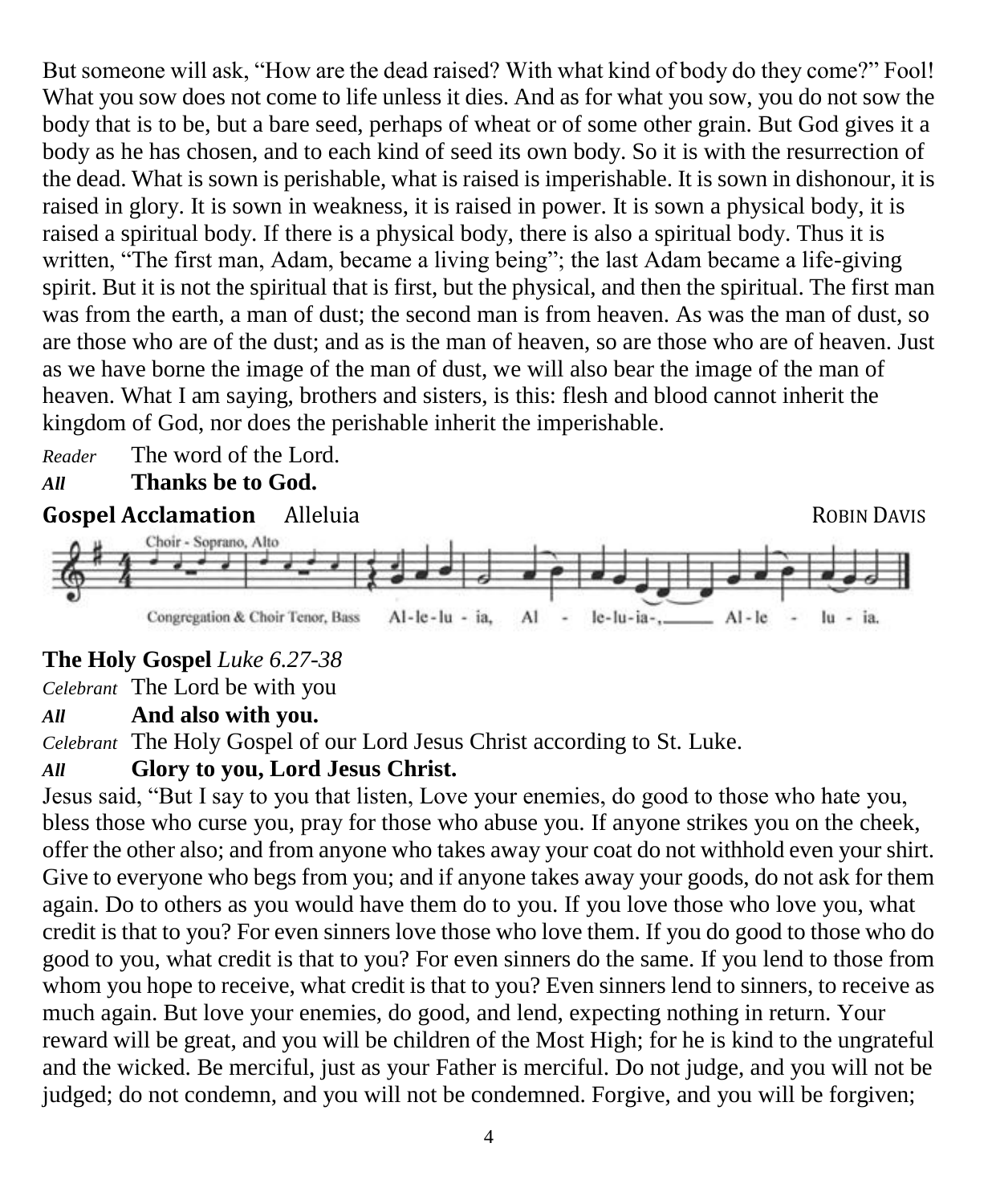give, and it will be given to you. A good measure, pressed down, shaken together, running over, will be put into your lap; for the measure you give will be the measure you get back."

*Gospeller* The Gospel of Christ.

*All* **Praise to you, Lord Jesus Christ.**

**Sermon**

## **The Nicene Creed** *BAS pp. 188-189*

*Celebrant* Let us confess our faith, as we say,

*All* **We believe in one God, the Father, the Almighty, maker of heaven and earth, of all that is, seen and unseen.** 

**We believe in one Lord, Jesus Christ, the only Son of God, eternally begotten of the Father, God from God, Light from Light, true God from true God, begotten, not made, of one being with the Father. Through him all things were made. For us and for our salvation he came down from heaven: by the power of the Holy Spirit he became incarnate from the Virgin Mary, and was made man. For our sake he was crucified under Pontius Pilate; he suffered death and was buried. On the third day he rose again in accordance with the scriptures; he ascended into heaven and is seated at the right hand of the Father. He will come again in glory to judge the living and the dead, and his kingdom will have no end.** 

**We believe in the Holy Spirit, the Lord, the giver of life, who proceeds from the Father. With the Father and the Son he is worshipped and glorified. He has spoken through the prophets. We believe in one holy catholic and apostolic Church. We acknowledge one baptism for the forgiveness of sins. We look for the resurrection of the dead, and the life of the world to come. Amen.**

**Prayers of the People** *Please kneel or stand, as able. Led by Peggy Needham*

# **Anointing and Laying on of Hands for Healing**

*Celebrant* Holy Scripture teaches us that in acts of healing and restoration our Lord Jesus and his disciples laid hands on the sick and anointed them. By so doing they made known the healing power and presence of God. Pray that as we follow our Lord's example, we may know his unfailing love.

*Those who would like to be anointed are invited at this time to the St. Peter's altar at the south side of the church.*

**Hymn 352** *Amazing Grace* **NEW BRITAIN** 

**Confession and Absolution** *BAS p. 191*

*The Celebrant invites the confession of sin. Then is said:*

*Celebrant* Most merciful God,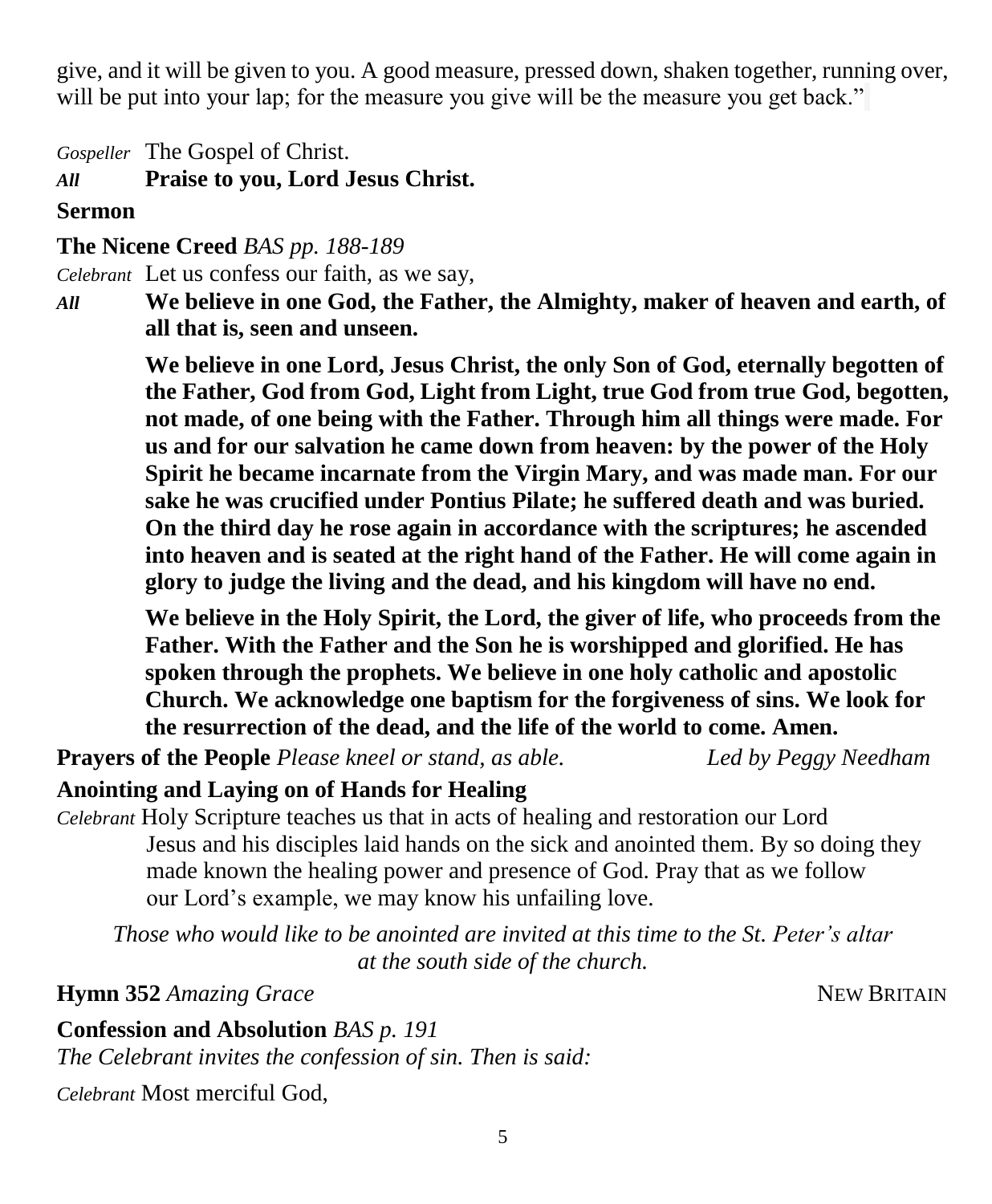*All* **We confess that we have sinned against you in thought, word and deed, by what we have done and by what we have left undone. We have not loved you with our whole heart; we have not loved our neighbours as ourselves. We are truly sorry and we humbly repent. For the sake of your Son, Jesus Christ, have mercy on us and forgive us, that we may delight in your will and walk in your ways, to the glory of your name. Amen.** 

*The Absolution is pronounced.*

#### **The Peace**

*Celebrant* The peace of the Lord be always with you.

#### *All* **And also with you.**

*We invite you to share a sign of peace with those near you – a handshake, slight bow or other form of greeting. Please respect the wishes of those who prefer not to shake hands.*

# **Celebration of the Eucharist**

**Offertory Hymn 372** *Praise to the Holiest in the Height* **GERONTIUS** 

### **Prayer over the Gifts**

*Celebrant* Loving God, before the world began you called us. Make holy all we offer you this day, and strengthen us in that calling. We ask this in the name of Jesus Christ the Lord. **Amen.**

## **Great Thanksgiving** *BAS pp. 196-197*

*Celebrant* The Lord be with you.

*All* **And also with you.**

*Celebrant* Lift up your hearts.

*All* **We lift them to the Lord.**

*Celebrant* Let us give thanks to the Lord our God.

- *All* **It is right to give our thanks and praise.**
- *Celebrant* We give you thanks and praise, almighty God, through your beloved Son, Jesus Christ, our Saviour and Redeemer. He is your living Word, through whom you have created all things. By the power of the Holy Spirit he took flesh of the Virgin Mary and shared our human nature. He lived and died as one of us, to reconcile us to you, the God and Father of all. In fulfilment of your will he stretched out his hands in suffering, to bring release to those who place their hope in you; and so he won for you a holy people. He chose to bear our griefs and sorrows, and to give up his life on the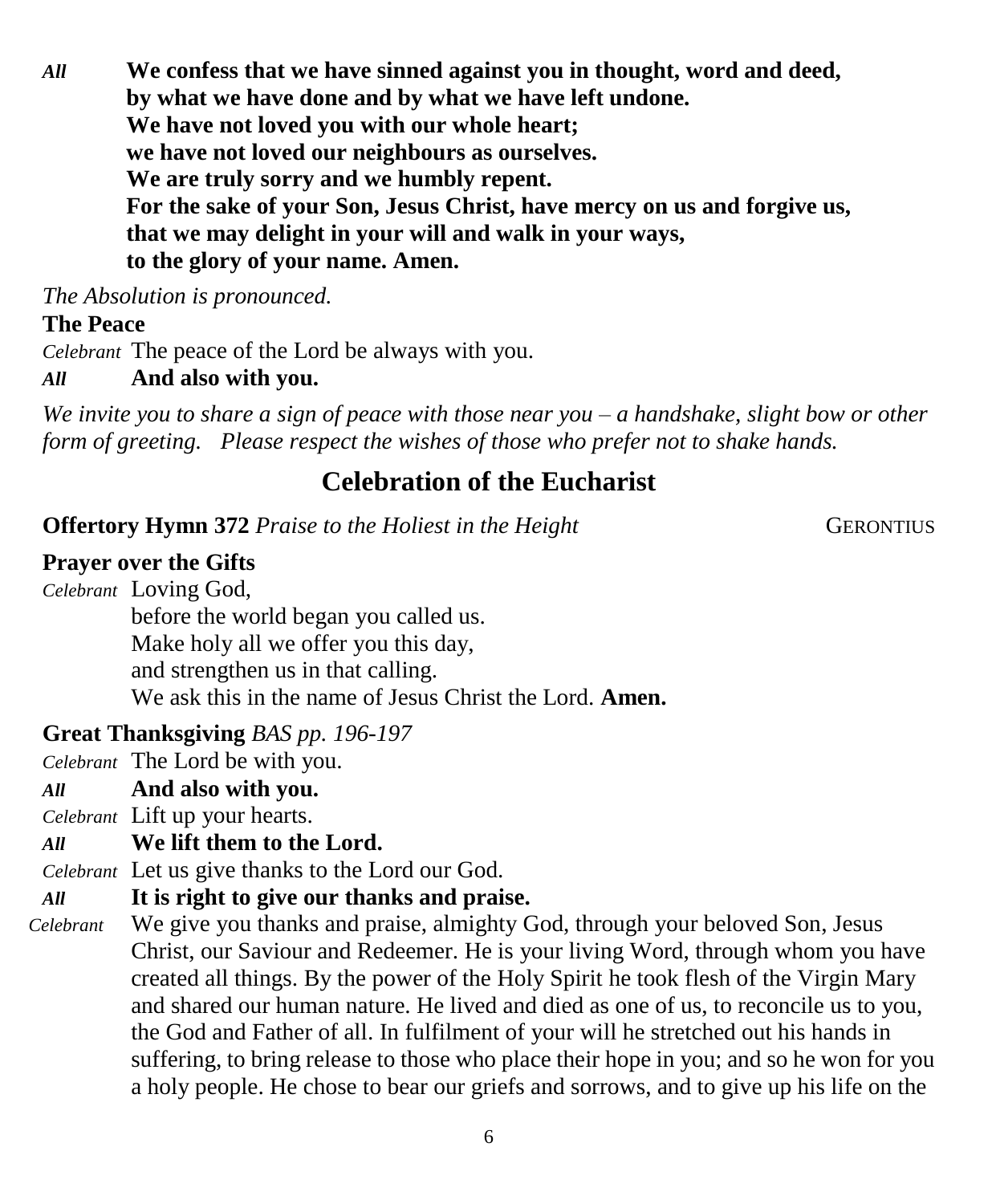cross, that he might shatter the chains of evil and death, and banish the darkness of sin and despair. By his resurrection he brings us into the light of your presence. Now with all creation we raise our voices to proclaim the glory of your name.



*Celebrant* Holy and gracious God, accept our praise, through your Son our Saviour Jesus Christ; who on the night he was handed over to suffering and death, took bread and gave you thanks, saying, "Take, and eat: this is my body which is broken for you." In the same way he took the cup, saying, "This is my blood which is shed for you. When you do this, you do it in memory of me." Remembering, therefore, his death and resurrection, we offer you this bread and this cup, giving thanks that you have made us worthy to stand in your presence and serve you. We ask you to send your Holy Spirit upon the offering of your holy Church. Gather into one all who share in these sacred mysteries, filling them with the Holy Spirit and confirming their faith in the truth, that together we may praise you and give you glory through your Servant, Jesus Christ. All glory and honour are yours, Father and Son, with the Holy Spirit in the holy Church, now and forever.

#### *All* **Amen.**

#### **Breaking of the Bread**

*Celebrant* "I am the bread which has come down from heaven," says the Lord.

#### *All* **Give us this bread for ever.**

*Celebrant* "I am the vine, you are the branches."

#### *All* **May we dwell in him, as he lives in us.**

**Agnus Dei** *Missa Ubi Caritas* BOB HURD

#### **Lord's Prayer MCNEIL ROBINSON**